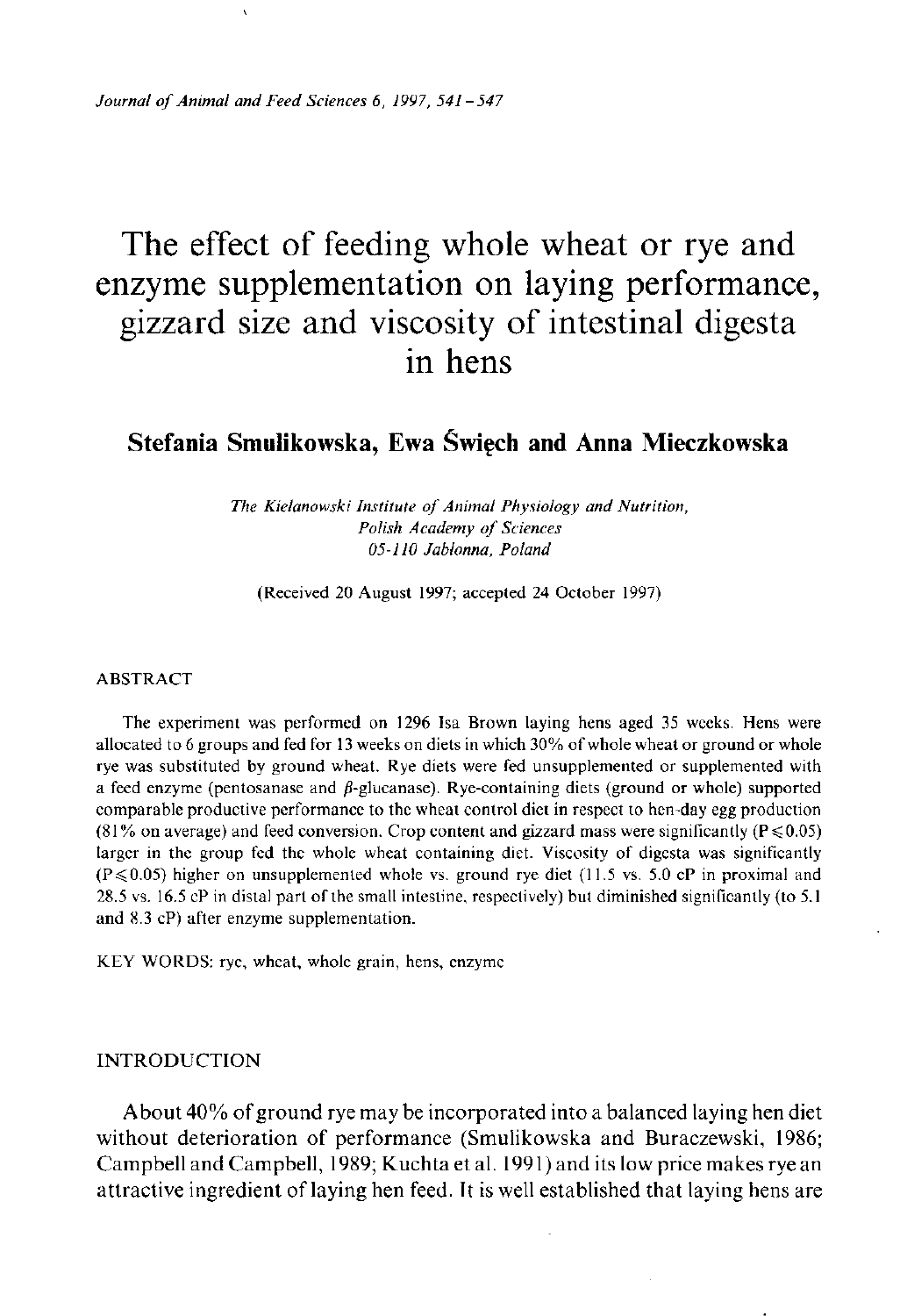able to adjust their intake of whole cereals and mash concentrate given together to meet their requirement for energy and protein. In a comprehensive review Forbes and Covasa (1995) described the use of various cereals in a free choice feeding system in poultry, but no investigation with the use of whole rye grain was mentioned. In the present study the response of laying hens to partial substitution of whole wheat grain, or ground or whole rye grain for ground wheat was examined. Rye diets were fed unsupplemented or supplemented with a feed enzyme in an effort to rectify any performance depression.

# MATERIAL AND METHODS

The experiment was performed at the Poultry Farm of the Research Institute of Animal Production in Rossocha on 1296 Isa Brown laying hens. Hens were kept in floor pens on deep litter in a windowless poultry house, 65-67 hens per pen. At the start of the experiment the hens were 35 weeks old. During the preceding 15 weeks all of the hens were fed the control diet (Table 2) in mash form, and the average laying rate was 82.2%. The lighting regime was 16 h of light per day, feed and water were supplied *ad libitum.* Granite grit (5 g/hen) was supplied every second week. Three or 4 pens were allocated randomly to 6 dietary treatments and were fed diets that differed in type of cereal (wheat or rye) and its

**TABLE 1** 

**TABLE 2** 

| Cereal      | Crude protein Crude ash |      | Crude fat | Sugar | <b>Starch</b> | Dietary fibre* |
|-------------|-------------------------|------|-----------|-------|---------------|----------------|
| <b>R</b> ve | 11.35                   | 1.49 | 2.32      | 6.07  | 59.71         | 19.06          |
| Wheat       | 3.56                    | 1.98 | 2.76      | 3.36  | 66.06         | 12.28          |

**Chemical composition of rye and wheat used in diets, in % of DM** 

**\* calculated as: 100 - c. protein - c. ash - c. fat - sugar - starch** 

| Composition of diets, g/kg |  |  |
|----------------------------|--|--|
|                            |  |  |

| Ingredient                                                                                                                                                                                                                                                                                                                | Control<br>WGR | <b>WWH</b> | RGR            | <b>RGR</b><br>$+E$ | <b>RWH</b>               | <b>RWH</b><br>$+E$ |
|---------------------------------------------------------------------------------------------------------------------------------------------------------------------------------------------------------------------------------------------------------------------------------------------------------------------------|----------------|------------|----------------|--------------------|--------------------------|--------------------|
| Wheat ground (or whole)                                                                                                                                                                                                                                                                                                   | 477            | 177 (300)  | 137            | 137                | 137                      | 137                |
| Rye ground (or whole)                                                                                                                                                                                                                                                                                                     | $^{0}$         | 0          | 300            | 300                | (300)                    | (300)              |
| Fat concentrate (30% fat)                                                                                                                                                                                                                                                                                                 | 0              | 0          | 40             | 40                 | 40                       | 40                 |
| Constant ingredients*                                                                                                                                                                                                                                                                                                     | 523            | 523        | 523            | 523                | 523                      | 523                |
| Enzyme**                                                                                                                                                                                                                                                                                                                  | -              |            |                | 0.25               | $\overline{\phantom{a}}$ | 0.25               |
| $\frac{1}{2}$ and $\frac{1}{2}$ and $\frac{1}{2}$ and $\frac{1}{2}$ and $\frac{1}{2}$ and $\frac{1}{2}$ and $\frac{1}{2}$ and $\frac{1}{2}$ and $\frac{1}{2}$ and $\frac{1}{2}$ and $\frac{1}{2}$ and $\frac{1}{2}$ and $\frac{1}{2}$ and $\frac{1}{2}$ and $\frac{1}{2}$ and $\frac{1}{2}$ a<br>$\overline{\phantom{a}}$ |                | $\cdots$   | $\blacksquare$ | $100 - 50$         | $\cdots$                 | $\sim$ $\sim$      |

**\* supplied per kg of diet, g: ground maize 190; rapeseed meal 00 - 50; soyabean meal 130; meat meal 40; egg shells 20; limestone 50; Kolbiomix 20; mineral-vitamin premix 23** 

**\*\* Endofeed (GNC Bioferm)**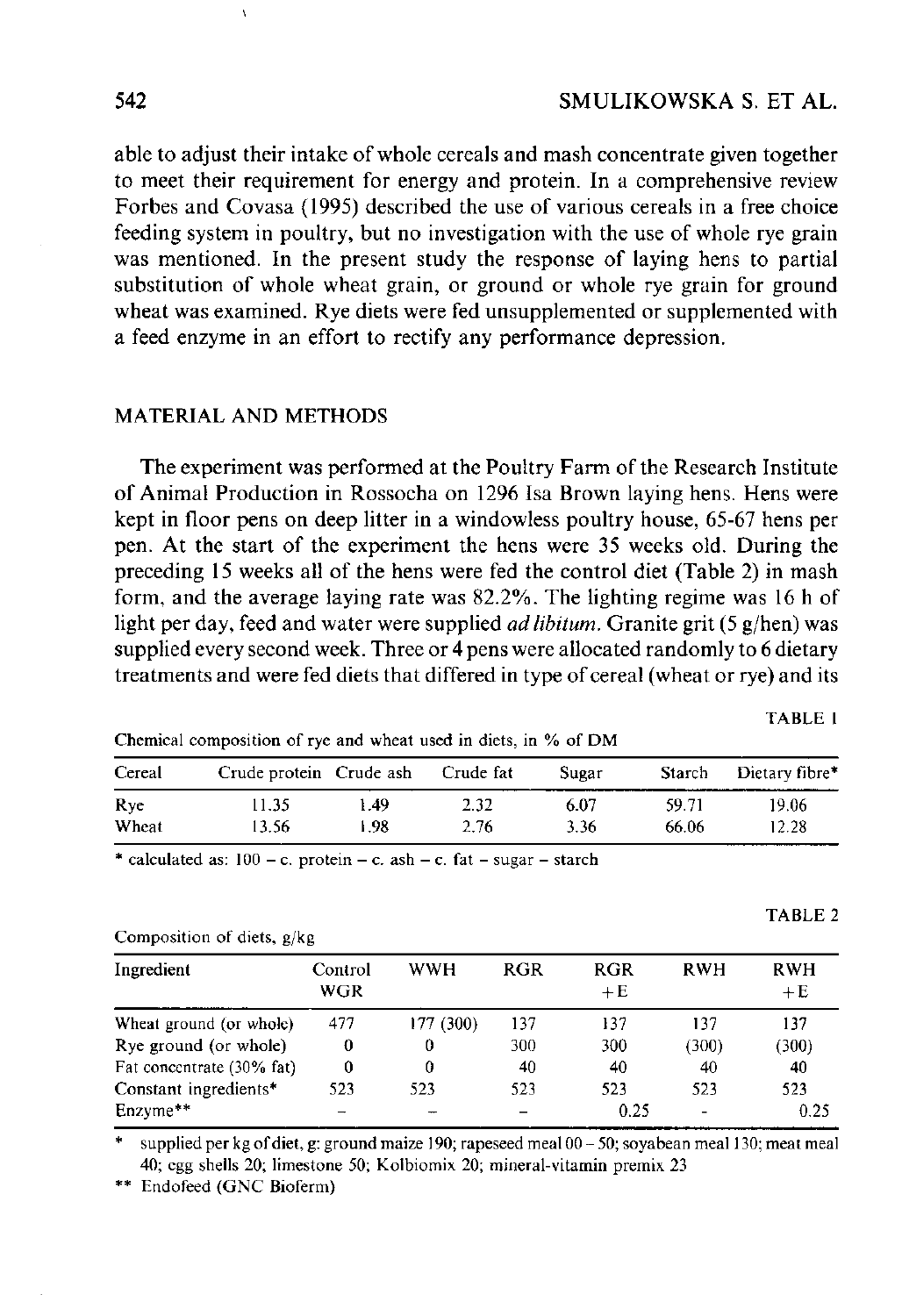# WHOLE WHEAT OR RYE FOR HENS 543

**\** 

form (ground or whole grain). The chemical composition of wheat and rye used in the experiment was determined according to standard methods (AOAC, 1990) and is given in Table 1, the composition of the diets in Table 2. The control diet (WGR) contained ground wheat; in the experimental diets, 30% of whole wheat grain (WWH), or 30% of ground (RGR) or whole (RWH) rye grain was substituted for ground wheat. Whole grain was mixed with the other components of the diet and given in the same troughs. All rye diets were fortified with 1.2% of mixed fat to equalize the level of energy with the control diet. Rye diets were fed unsupplemented or supplemented with feed enzyme (Endofeed, GNC Bioferm) containing 2250 units of pentosanase and 1000 units of  $\beta$ -glucanase per gram according to the declaration of the producer. The experimental diets were introduced gradually; every 4 days 1/4 of the control diet was substituted by experimental diets.

Experimental diets were fed for 13 weeks, egg number and egg mass were recorded daily, feed consumption was measured weekly for each pen and feed conversion efficiency data calculated. Twice during the experiment (at 39 and 46 weeks of life; weeks 4 and 11 of the experiment) 15 eggs were randomly selected from each experimental group. On the next day the weight of each egg was recorded (W), and the breakage strength of the shell measured by the quasi-static compression technique. Later the eggs were broken, the colour of yolks compared with LaRoche colour disc, the height of the egg white was measured (H) and the Haugh unit value (LH) calculated according to the equation:

$$
LH = 100 \text{ lg}(H - W^{0.37} + 7.6)
$$

After conclusion of the experiment 10 hens from each group were randomly selected, weighed, killed by decapitation, the digestive tract was removed, crop, proventriculus, gizzard, duodenum, caeca, proximal (from the duodenum to Meckel's diverticulum) and distal (from Meckel's diverticulum to the ileo-caeco-colic junction) parts of small intestine weighed with and without their contents. Intestinal contents were immediately centrifuged at 10.000 x g for 10 min, the supernatant withdrawn and its viscosity determined using a Brookfield digital viscometer (Model LVDV-II+CP), maintained at  $40^{\circ}$ C.

Data concerning performance, weight of parts of the digestive tract and their contents (relative to 100 g live body weight) and viscosity of digesta in the proximal and distal parts of the small intestine were analyzed using one-way analysis of variance (Statgraphics Plus ver. 7 software).

## **RESULTS AND DISCUSSION**

Hens offered feed containing 30% wheat as whole grain produced 4% more eggs but consumed 8% more feed than in the control group ( $P \le 0.05$ ) (Table 3).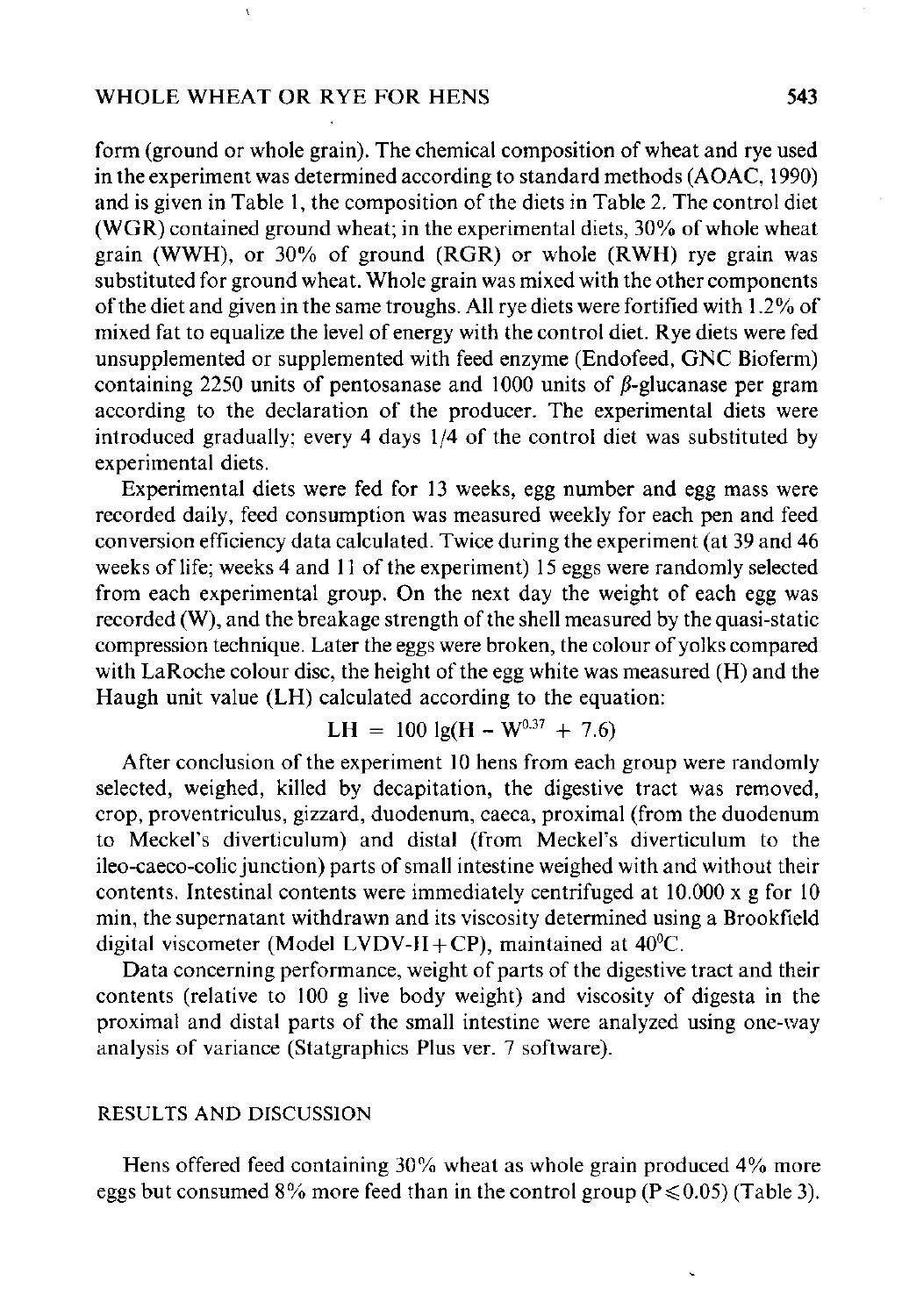| Item                     | <b>WGR</b>        | <b>WWH</b>      | <b>RGR</b>         | <b>RGR</b><br>$+E$  | <b>RWH</b>   | <b>RWH</b><br>$+E$ | <b>SEM</b> |
|--------------------------|-------------------|-----------------|--------------------|---------------------|--------------|--------------------|------------|
| No. of hens              | 268               | 193             | 257                | 192                 | 192          | 194                |            |
| Egg production,          |                   |                 |                    |                     |              |                    |            |
| $%$ hen/day              | 79.0              | 82.3            | 77.9               | 84.4                | 84.1         | 78.4               | 2.35       |
| Feed intake g/hen/day    | $131.0^a$         | $142.0^{\circ}$ | $135.7^{ab}$       | $135.7^{ab}$        | $135.6^{ab}$ | $138.0^{ab}$       | 2.55       |
| Egg weight, g            | 60.9 <sup>a</sup> | $63.0^\infty$   | 63.2 <sup>oc</sup> | 62.7 <sup>abc</sup> | $61.7^{ab}$  | 63.9 <sup>c</sup>  | 0.47       |
| $g$ feed/l egg           | 166.2             | 172.5           | 175.6              | 161.0               | 161.6        | 176.0              | 5.51       |
| $\%$                     | 100               | 104             | 106                | 97                  | 97           | 106                |            |
| kg feed/kg eggs          | 2.72              | 2.74            | 2.77               | 2.56                | 2.62         | 2.75               | 0.07       |
| %                        | 100               | 101             | 102                | 94                  | 96           | 101                |            |
| Cost of feed, zl/kg eggs | 1.99              | 1.99            | 1.95               | 1.82                | 1.83         | 1.94               |            |
| $\%$                     | 100               | 100             | 98                 | 91                  | 92           | 97                 |            |

**TABLE 3 Effect of incorporating of ground (WGR) or whole (WWH) wheat, ground (RGR) or whole (RWH) rye and enzyme ( + E) on productive performance of laying hens and monetary return** 

**a, b - means in rows without superscripts or having the same superscripts are not significantly different at P^0.05** 

As the average egg mass was significantly ( $P \le 0.05$ ) higher in the WWH group, feed utilization per kg eggs was in this group nearly equal to the control. Feed intake was rather high in all groups, between 131 and 142 g/hen/day, the tendency to overeat may have been caused by the very low outside temperatures (-25°C) during the last month of experiment. Substitution of 30% rye (ground or whole) for wheat caused an increase in daily feed consumption by 4% on average. Enzyme supplementation of the diet containing ground rye  $(RGR + E)$  caused an increase in egg production and the amount of feed used per 1 kg eggs was in this group 8% lower than in the unsupplemented (RGR) group and 6% lower than in the control (WGR) group.

In previous experiments (Smulikowska and Buraczewski, 1986,1989; Kuchta et al., 1991; Smulikowska et al. 1996) the eggs of rye-fed hens were on average 0.7-2 g lighter, however rye-containing diets were not fortified with additional fat, which may have resulted not only in decreased energy density of the diets, but also in minor linoleic acid deficiency. The first sign of linoleic acid deficiency in laying hens is a decrease in egg size (Menge et al., 1965). In the present experiment the eggs from rye-fed hens were on average 2 g heavier than in the control group (Table 4). It seems that due to fat fortification of the rye diets, not only was the energy level increased, but also the level of linoleic acid was adequate to requirements.

It can be seen that little difference in egg quality measurements was noted in response to the type of cereal or its form (Table 4). Interior egg quality was good as the LH value was high and did not differ among groups. A lower breakage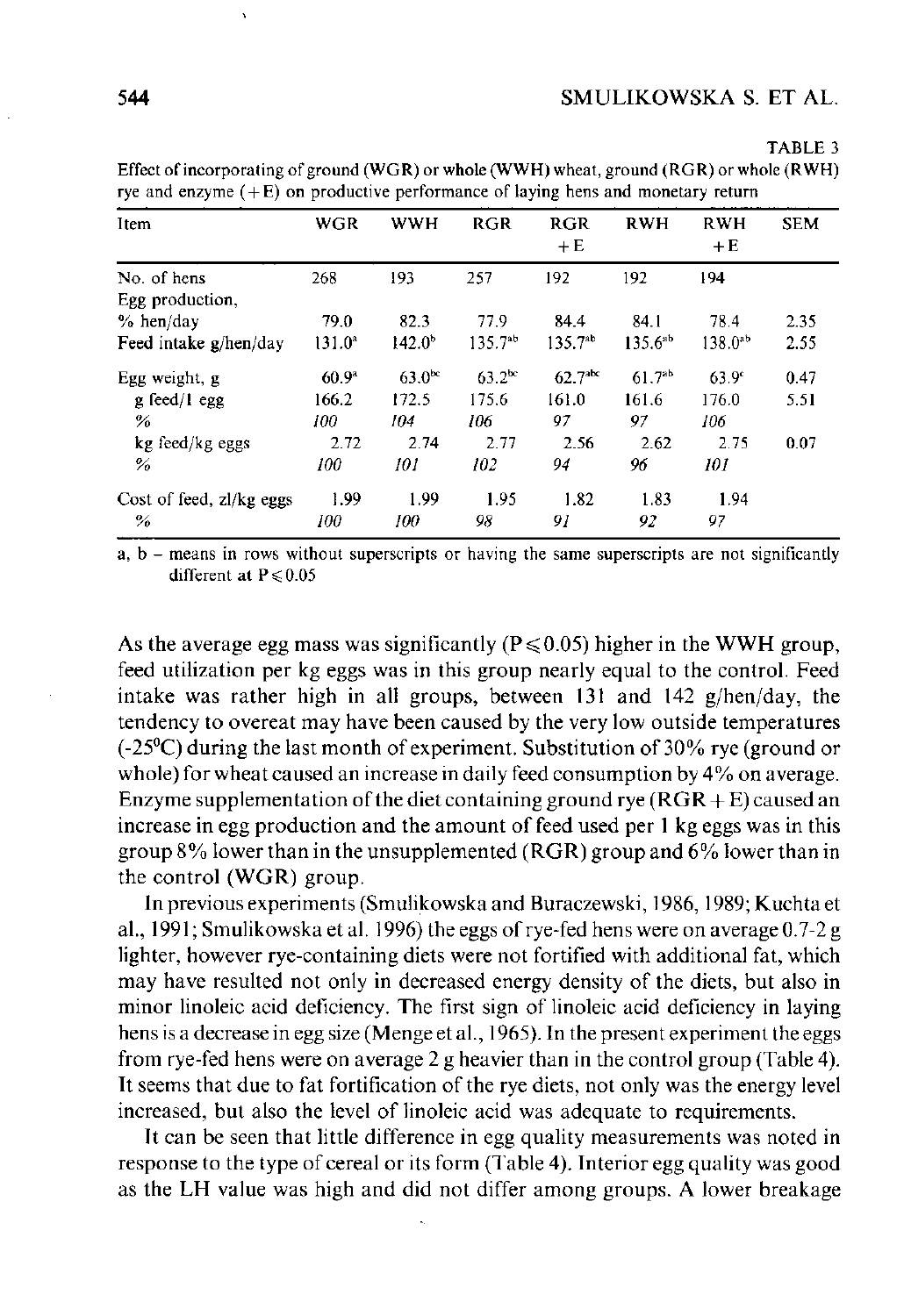# WHOLE WHEAT OR RYE FOR HENS 545

| Item                  | Week<br>of life | WGR               | <b>WWH</b>         | <b>RGR</b>        | <b>RGR</b><br>$+E$ | <b>RWH</b>        | <b>RWH</b><br>$+E$ | <b>SEM</b> |
|-----------------------|-----------------|-------------------|--------------------|-------------------|--------------------|-------------------|--------------------|------------|
| Egg weight, g         | 39              | 59.5 <sup>a</sup> | $61.3^{ab}$        | $62.2^{b}$        | $62.0^{b}$         | $61.9^{b}$        | $62.5^{b}$         | 0.59       |
|                       | 46              | 64.9              | 63.7               | 64.1              | 65.5               | 63.7              | 64.5               | 0.54       |
| LH                    | 39              | 82.4              | 80.3               | 80.5              | 82.4               | 82.9              | 83.3               | 1.23       |
|                       | 46              | 83.0              | 82.9               | 84.6              | 83.0               | 82.4              | 82.6               | 0.96       |
| Breakage strenght, kg | 39              | 2.00 <sup>b</sup> | $1.60^{\circ}$     | $1.77^{ab}$       | $1.63^{ab}$        | 1.50 <sup>a</sup> | $1.83^{ab}$        | 0.09       |
|                       | 46              | $1.10^{ab}$       | 0.97 <sup>ab</sup> | 0.93 <sup>a</sup> | $1.30^{ab}$        | 1.36 <sup>b</sup> | $1.33^{ab}$        | 0.11       |
| Yolk colour           | 39              | $3.33^{ab}$       | $3.20^{ab}$        | 3.40 <sup>h</sup> | $2.60^{\circ}$     | $3.00^{ab}$       | 2.93 <sup>ab</sup> | 0.19       |
|                       | 46              | 4.26              | 4.80               | 4.73              | 4.67               | 4.40              | 4.40               | 0.25       |

Egg quality measured at 4 and 11 week of experiment (39 and 46 week of life)

**a, b - means in rows without superscripts or having the same superscripts are not significantly different at P^0.05** 

strength of the egg shell ( $P \le 0.05$ ) was recorded at the first measurement in groups WWH and RWH, in the second measurement the lowest value was noted in groups WWH and RGR (Table 4). Yolk colour ranged on average between 2.6 and 4.8 on the LaRoche scale, significantly lighter were egg yolks of group  $RGR + E$ , but only in the first measurement. The colour of yolks in all other groups fed rye-containing diets was acceptable, as the rations contained feeds rich in xanthophylls (maize and Kolbiomix). In previous experiments (Smulikowska and Buraczewski, 1986; Smulikowska at al., 1996) hens fed rye diets, which did not contain natural sources of xanthophylls, laid eggs with very pale yolks.

The significantly ( $P \le 0.05$ ) bigger crop content in birds fed whole vs. ground wheat indicates that the transit time of whole grain from crop to the proventriculus may be delayed. Similar tendencies were observed in hens fed whole vs. ground rye (Table 5). Feeding whole wheat significantly increased  $(P \le 0.05)$  the relative gizzard weight in comparison with the control group, but this was partly due to higher fat tissue accumulation. The differences in the relative size of the gizzard in groups fed whole vs. ground rye were smaller and nonsignificant. Increased relative weight of the gizzard in birds fed whole grain had been reported previously (Forbes and Covasa, 1996; Svihus et al., 1997). Species and form of grain did not significantly affect the relative weights of other parts of the digestive tract or their contents, nor the final live body weight of hens (1885 g on average).

It is interesting that supplementation of rye-containing diets with pentosanase and  $\beta$ -glucanase had not affected small intestinal digesta viscosity in birds fed ground rye but lowered it significantly ( $P \le 0.05$ ) in the proximal (by 55%) and distal (by 70%) parts of the small intestine in birds fed whole rye grain (Table 5).

**TABLE 4**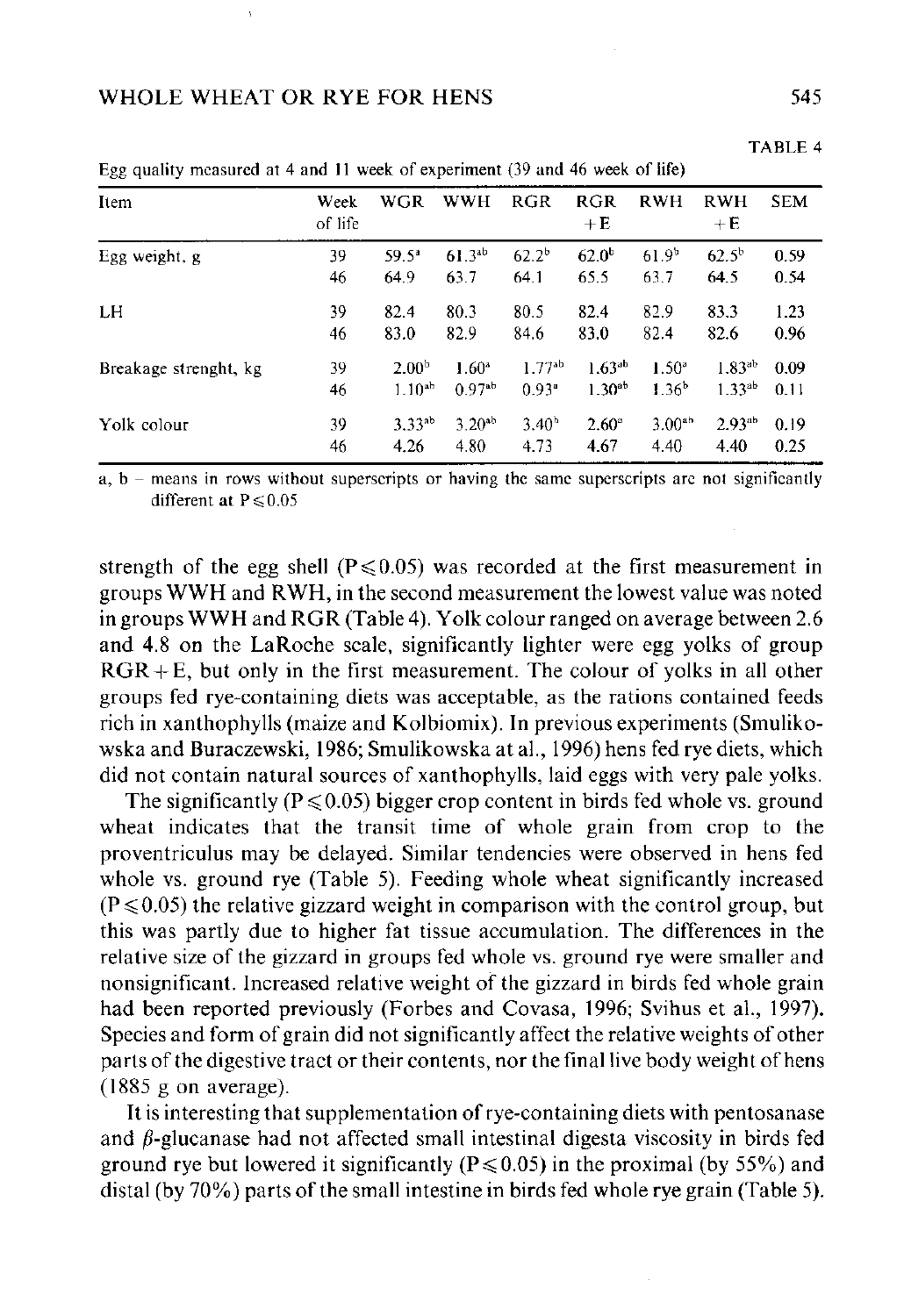#### **TABLE 5**

**Weight of parts of digestive tract and their contents (as % of live body weight (LBW)) and viscosity of digesta in proximal and distal part of small intestine (SIDV) in cP** 

| Item                  |         | <b>WGR</b>    | <b>WWH</b>        | <b>RGR</b>        | <b>RGR</b><br>$+E$ | <b>RWH</b>        | <b>RWH</b><br>$+E$ | <b>SEM</b> |
|-----------------------|---------|---------------|-------------------|-------------------|--------------------|-------------------|--------------------|------------|
| LBW, g                |         | 1884          | 1877              | 1952              | 1895               | 1806              | 1906               | 54         |
| Crop                  | empty   | 0.33          | 0.34              | 0.38              | 0.36               | 0.37              | 0.34               | 0.02       |
|                       | content | $0.37 -$      | 1.16 <sup>b</sup> | $0.40^{ab}$       | $0.62^{ab}$        | $0.80^{ab}$       | $0.75^{ab}$        | 0.19       |
| Proventriculus empty  |         | 0.39          | 0.44              | 0.42              | 0.38               | 0.41              | 0.40               | 0.02       |
|                       | content | 1.00          | 0.02              | 0.02              | 0.01               | 0.01              | 0.02               | 0.41       |
| Gizzard               | empty   | $1.55*$       | 2.03 <sup>b</sup> | 1.69 <sup>a</sup> | 1.61 <sup>a</sup>  | 1.67 <sup>a</sup> | 1.62 <sup>a</sup>  | 0.08       |
|                       | content | 0.67          | 0.85              | 0.69              | 0.74               | 0.81              | 0.73               | 0.06       |
| Duodenum              | empty   | 0.46          | 0.49              | 0.48              | 0.53               | 0.53              | 0.53               | 0.02       |
|                       | content | 0.26          | 0.32              | 0.25              | 0.25               | 0.30              | 0.34               | 0.03       |
| Small intestine empty |         | 1.87          | 2.03              | 1.98              | 2.05               | 1.93              | 1.95               | 0.04       |
|                       | content | 1.97          | 1.80              | 1.89              | 1.78               | 2.05              | 2.09               | 0.11       |
| Caeca                 | full    | 0.78          | 0.81              | 0.86              | 0.82               | 0.85              | 0.86               | 0.04       |
| Liver                 |         | 2.24          | 2 2 2             | 2.07              | 2.13               | 2.37              | 2.38               | 0.11       |
| Pancreas              |         | 0.20          | 0.21              | 0.21              | 0.22               | 0.23              | 0.21               | 0.01       |
| Proximal SIDV         |         | $2.5^{\circ}$ | $2.9^\circ$       | 5.0 <sup>a</sup>  | 7.0 <sup>ab</sup>  | $11.5^b$          | 5.1 <sup>a</sup>   | 1.19       |
| Distal SIDV           |         | $3.3^{a}$     | $3.4^{\circ}$     | $16.5^{ab}$       | $17.8^{ab}$        | $28.5^{\rm b}$    | 8.3 <sup>a</sup>   | 4.61       |

**a, b - means in rows without superscripts or having the same superscripts are not significantly different at P^0.05** 

The increased crop content of birds fed whole grain indicates that the passage of whole rye grain through the crop and gizzard may be delayed. Due to the longer time of passage, more rye arabinoxylans may be solubilized, resulting in higher viscosity of digesta. This means, however, that the added enzymes may also have a longer time and better opportunity to hydrolyze the soluble arabinoxylans of rye. It should be noted that even after enzyme supplementation, the viscosity of small intestinal digesta in birds fed rye-containing diets was higher than in birds fed wheat diets (Table 5).

The substitution of whole for ground wheat did not substantially improve the economy of the feed, but substitution of 30% rye by wheat reduced the cost of feed per kg of eggs by 2-9%. The most substantial reduction can be seen in group fed the diet containing ground rye supplemented with feed enzyme (Table 3).

It may be concluded that whole rye grain, included in moderate quantities, may be an economically effective substitute of more expensive cereals in laying hen rations. Supplementation of rye diets with feed enzyme may have a favourable effect on economic returns.